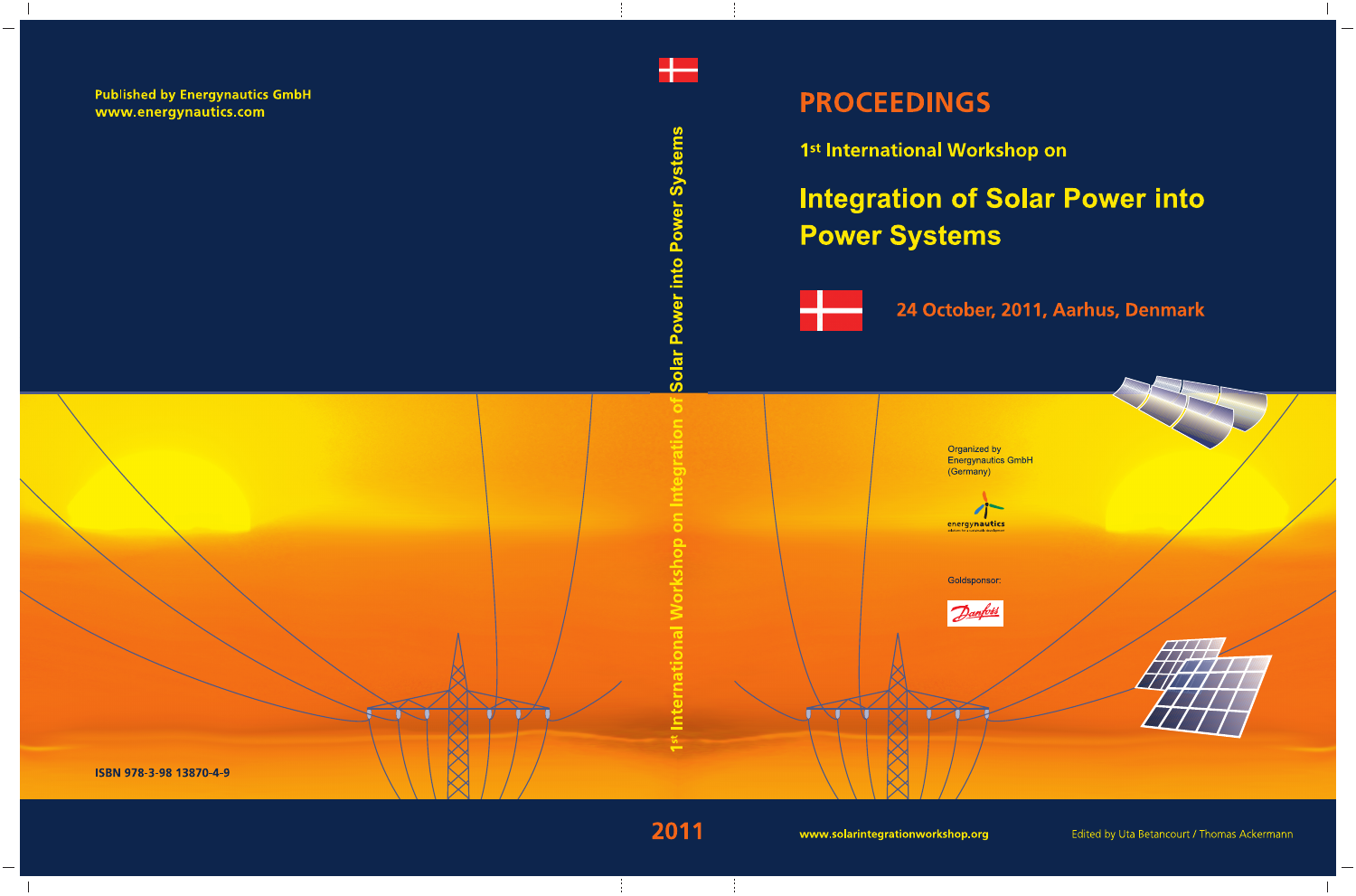

# **PROCEEDINGS**

# 1st International Workshop on Integration of Solar Power into Power Systems

**24 October, 2011 Aarhus, Denmark** 

Edited by Uta Betancourt / Thomas Ackermann

Sponsored by:

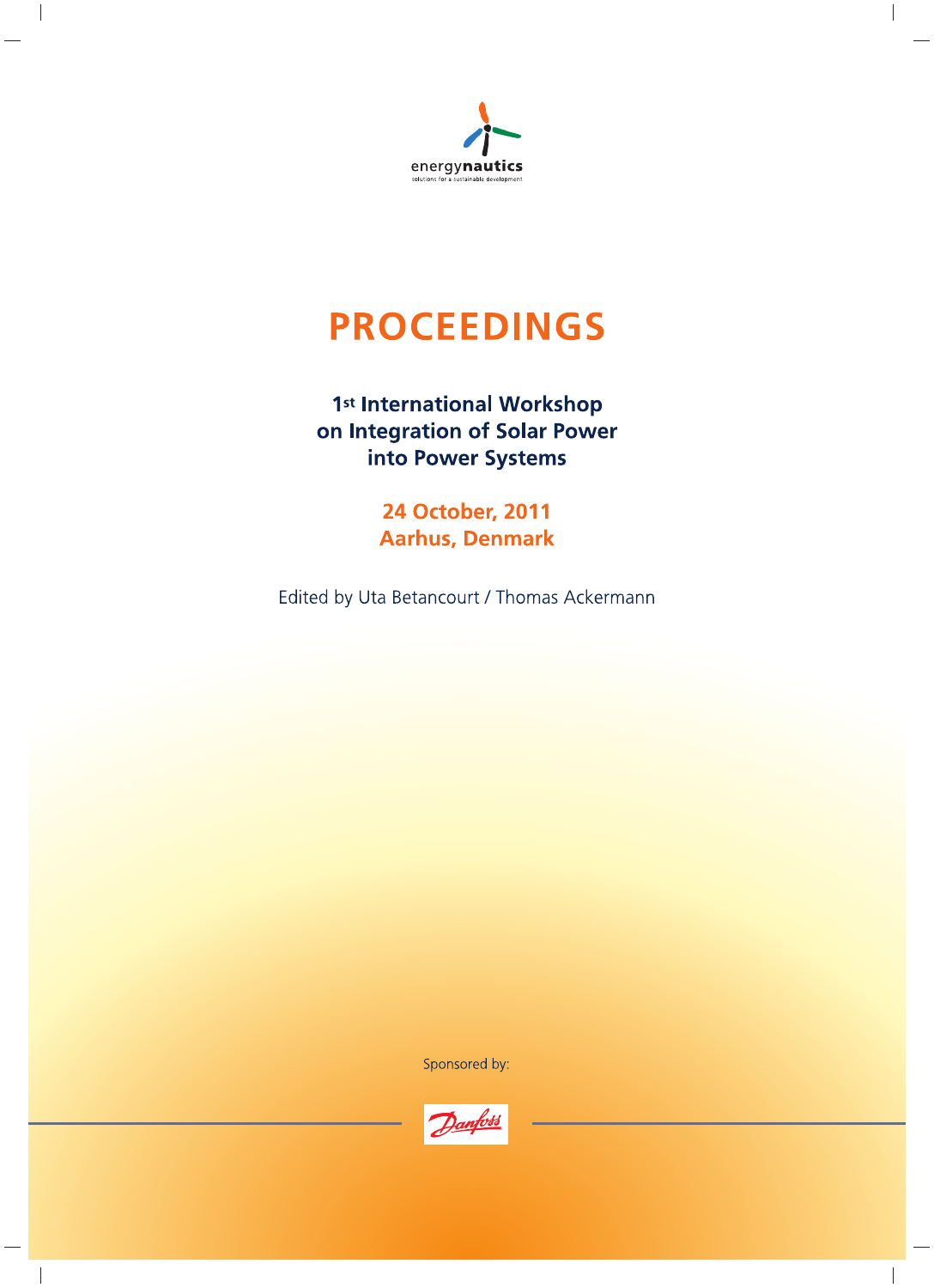# **Imprint**

Proceedings of the 1st International Workshop on Integration of Solar Power into Power Systems published in 2011 by

> Energynautics GmbH Mühlstraße 51 63225 Langen **Germany** www.energynautics.com info@energynautics.com

All rights reserved. No part of this publication may be reproduced, transmitted or stored in a retrieval system in any form or by any means without permission in writing from the respective author.

ISBN 978-3-98 13870-4-9

Cover design by: Sabine Leskien, Berlin, Germany

Printed by Kopierart GbR, Berlin, Germany http://kopierart.de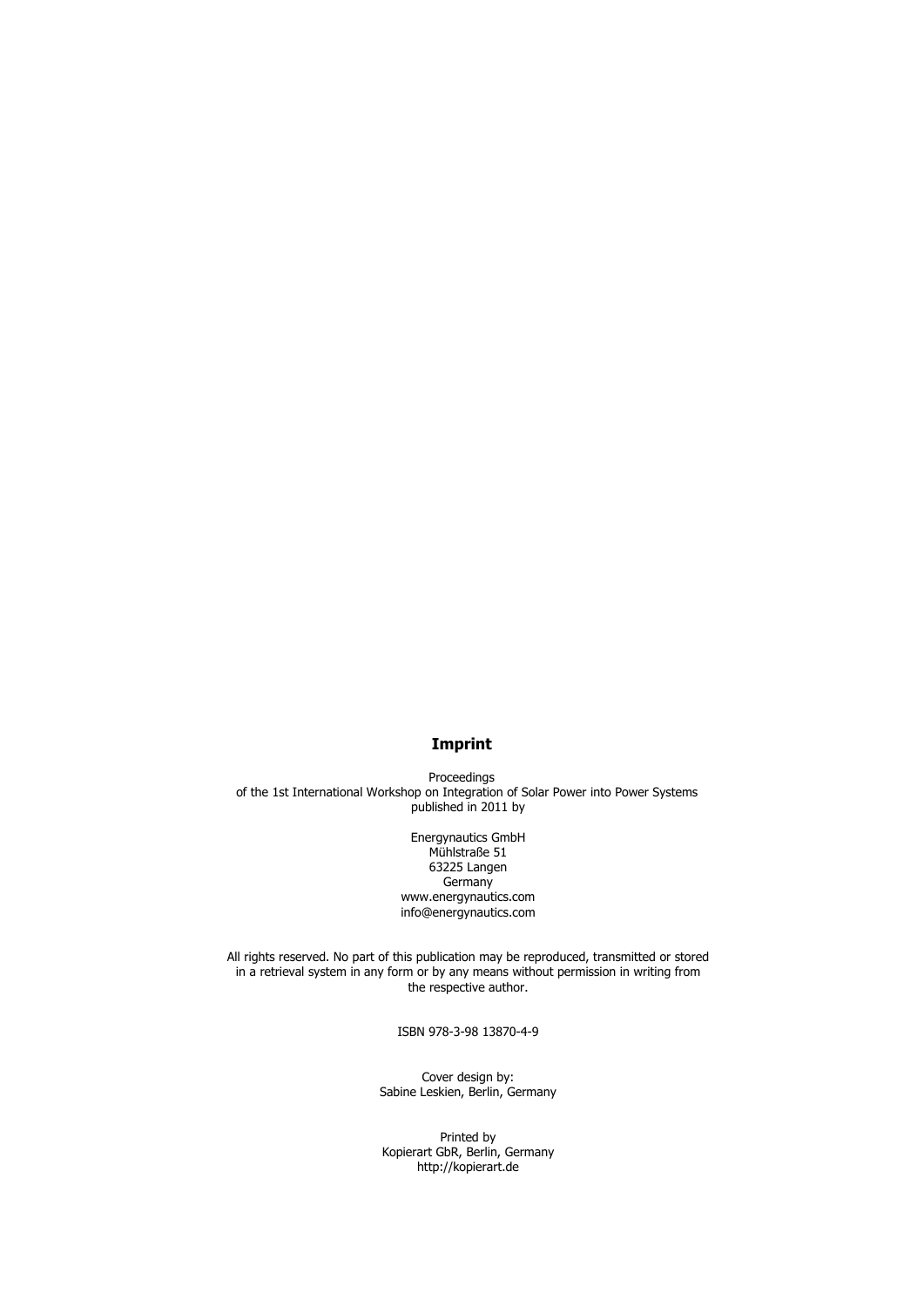# **Welcome to the 1st International Workshop on Integration of Solar Power into Power Systems**

It is a great pleasure to welcome you to the  $1<sup>st</sup>$  edition of the *International Workshop on Integration of* Solar Power into Power Systems in Aarhus, Denmark.

The initial idea for a Solar Integration Workshop was already born a few years ago, but interest was rather low. But at the Wind Integration Workshop in Québec City, Canada in 2010, more and more participants indicated their interest in Solar Integration Issues, so we thought it is time to launch the idea again. This time, the feedback was much better than we anticipated, with close to 100 abstracts submitted following the call for papers which allowed us to compile a very interesting program.

Similar to the wind integration workshop, the general purpose of this workshop is to bring together utilities, PV/CSP system developers and project developers, power systems operators and other professionals to exchange knowledge and ideas, as well as experiences in matters relating to the integration of solar energy into the power systems.

The aim of the first workshop is to provide a full overview of all relevant topics related to Solar Integration with special focus on the German integration experiences. We hope that this  $1<sup>st</sup>$  International Workshop on Integration of Solar Power into Power Systems is the beginning of a long, interesting success story, with many interesting presentations and discussions.

I like to mention that the *1<sup>st</sup> Solar Integration Workshop* is part of a whole Renewable Energy Week this year in Aarhus, Denmark, with a number of related events such as Tutorials for the Solar Integration Workshop (October 23, 2011) and Tutorials on Wind Turbine Modeling (October 24, 2011), the  $10<sup>th</sup>$  International Workshop on Large-Scale Integration of Wind Power into Power Systems as well as on Transmission Networks for Offshore Wind Power Plants (October 25-26, 2011), the Fifth Workshop on Best Practice in the Use of Short-term Forecasting of Wind Power (October 24th, 2011), the dedicated TSO-Energinet.dk-day (October 27, 2011) and two different field trips (October 27 and 28, 2011).

In order to make the contributions to this workshop easier available for academia and industry worldwide we will submit the proceedings to international libraries and organisations who operate citation index systems such as the (i) FIZ - Fach Informations Zentrum Karlsruhe, (ii) Elsevier, (iii) ETDE, (iV) Reuters, (V) Compendex, (Vi) ThomsonCitationIndex.

This workshop would not be possible without the support of our Gigasponsor **Danfoss.** Above all, we would like to thank the Danish TSO **Energinet.dk** for its general support and local assistance.

We would also like to thank all those who supported the organizers of this workshop: Uta Betancourt and Jörg Braun (all Energynautics, Germany), Antie Orths (Energinet.dk) and the International Advisory Committee.

Have an inspiring stay in Aarhus and a fruitful workshop!

Thomas Ackermann energy**nautics**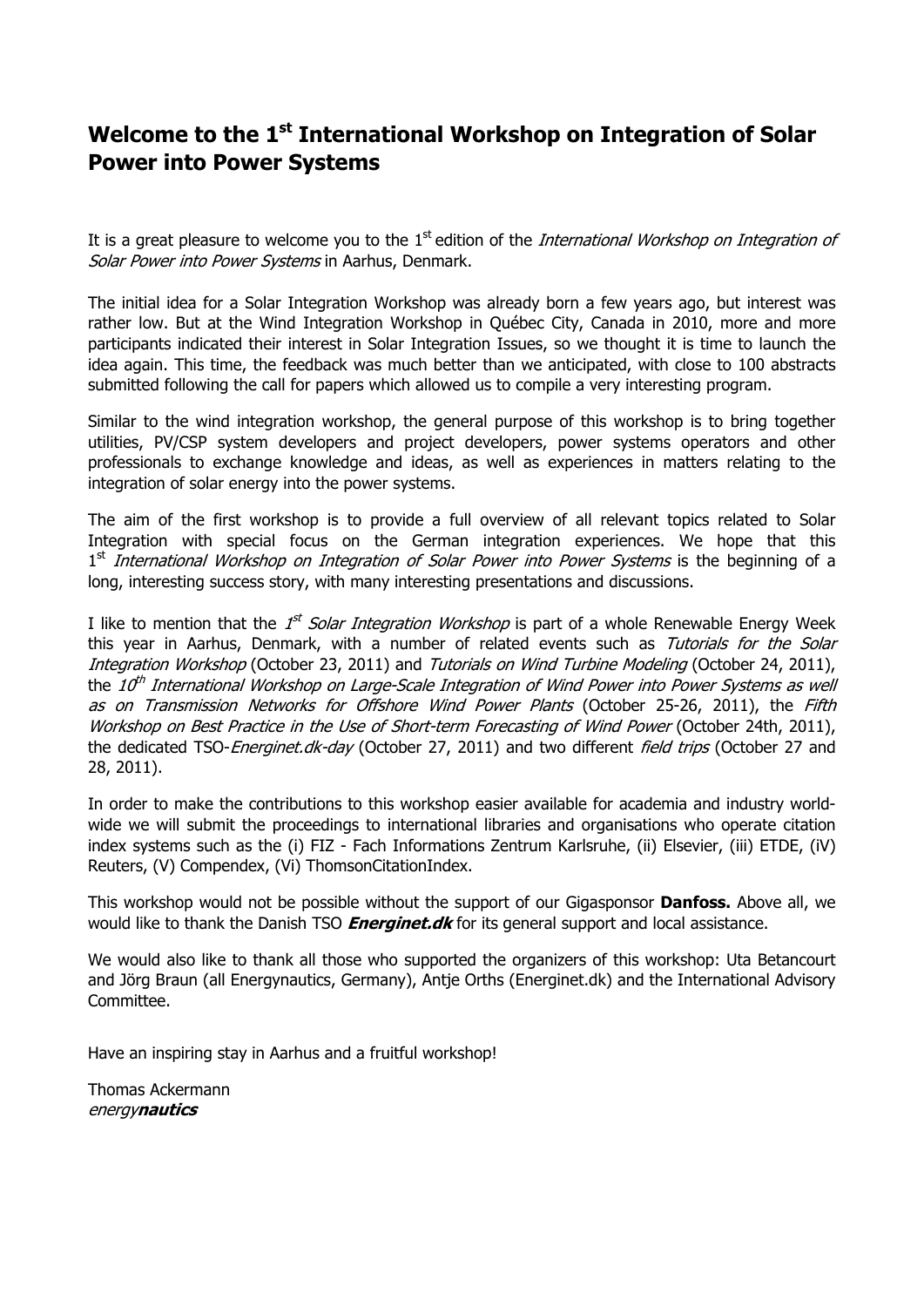# **Table of Contents**

# Session 1: Keynote Session 1

09:00 – 11:00 / 24 October 2011 / Room Suecia / Discussion leader: Thomas Ackermann, (Energynautics, Germany)

#### **Overview of German Grid Issues and Retrofit of Photovoltaic Power Plants in Germany for the Prevention of Frequency Stability Problems in Abnormal System Conditions of the ENTSO-E Region Continental Europe**

J. C. Boemer, K. Burges (Ecofys Germany, Germany), P. Zolotarev, J. Lehner (University of Stuttgart, Germany), P. Wajant, M. Fürst (EnBW, Germany), R. Brohm (BSW-Solar, Germany), T. Kumm (VDE FNN, Germany)

#### **Operational Impact of High Solar Penetrations in the Western U.S.**

N. Miller (GE Energy, USA), K. Clark (NREL), G. Jordan (Consultant to GE Energy, USA), Z. Gao (GE Energy, USA), D. Lew (NREL)

#### **Characterisation and Integration of High Penetration Solar Power in Australia - A Solar Intermittency Study**

S. Sayeef, T. Moore, S. Percy, D. Cornforth, J. Ward, D. Rowe (CSIRO, Australia)

**Photovoltaic Energy: Methods Developed by RTE to Facilitate Integration of this Production** E. Neau (RTE, France)

# Session 2a: Modeling and Integration Issues 33

11:30 – 13:00 / 24 October 2011 / Room Suecia / Discussion leader: T.B.A.

# **Considerations on the Modeling of Photovoltaic Systems for Grid Impact Studies**

V. Ćuk, P. F. Ribeiro, J. F. G. Cobben, W. Kling (TU Eindhoven, the Netherlands), F. R. Isleifsson, H. W. Bindner (Risø DTU, Denmark), N. Martensen (Energynautics, Germany), A. Samadi, L. Söder (KTH, Sweden)

**Wind Power Integration Case Compared to Solar Power Integration** B. Vet, G. Dekker, P. Raats, E. De Jong (KEMA, the Netherlands)

#### **Voltage Stability Issues in a Distribution Grid with Large Scale PV Plant**

A. R. Pérez, A. Marinopoulos, M. Reza, K. Srivastava (ABB Corporate Research, Sweden), D. Van Hertem (KULeuven, Belgium)

#### **Calculation of Harmonic Current Content in PV Power Plants Based on Single Inverter Data**

A. Constantin, R. D. Lazar, J. Dannehl, S. B. Kjær (Danfoss Solar Inverters, Denmark), M. Ibsch (GL Garrad Hassan, USA)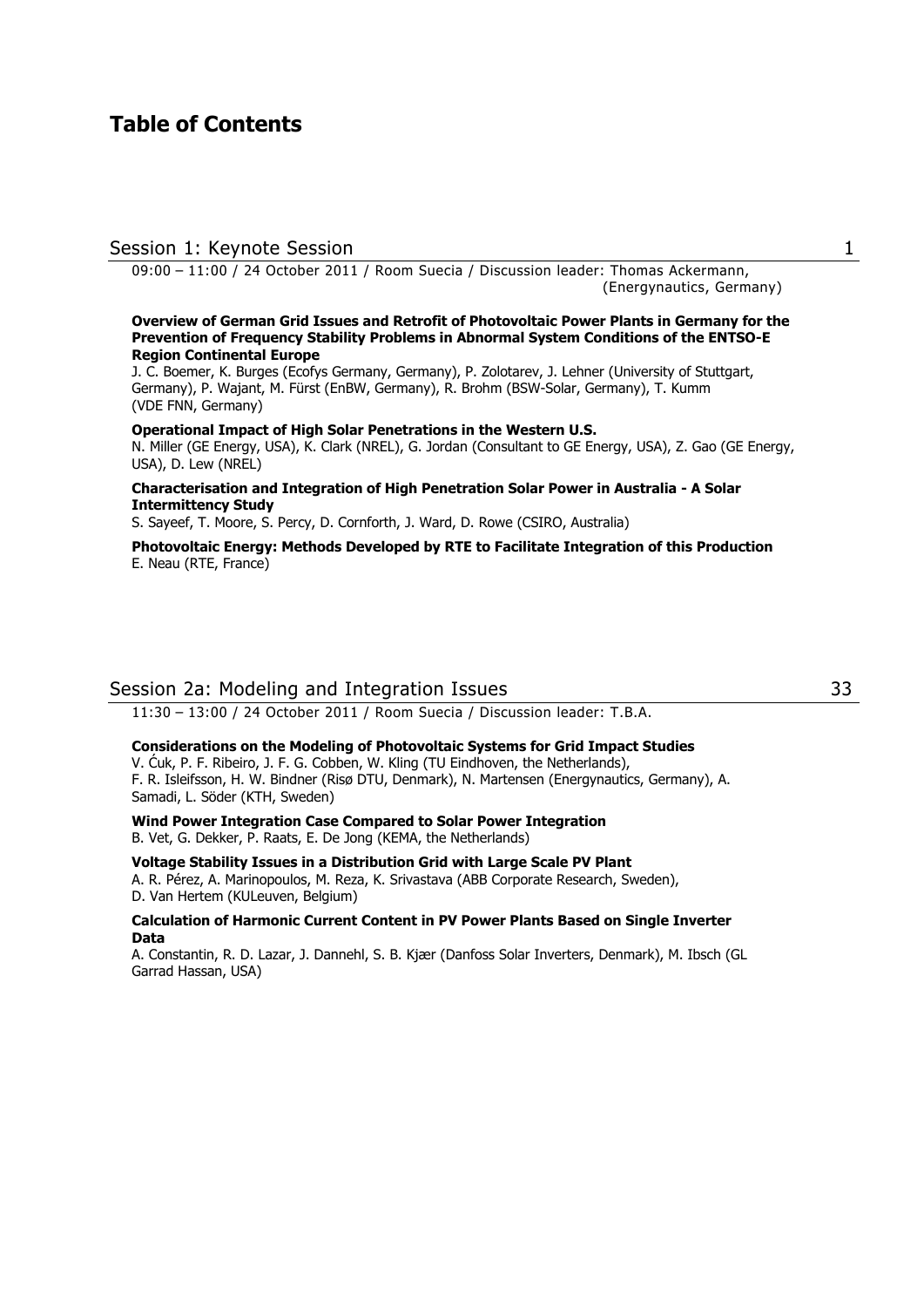#### Session 2b: Solar Forecasting 59

11:30 – 13:00 / 24 October 2011 / Room Dania / Discussion leader: T.B.A.

#### **Solar Power Forecasting Performance – Towards Industry Standards** V. Kostylev, A. Pavlovski (Green Power Labs, Canada)

**Weather Class Depending Combinations of Solar Power Forecasts – Operational Experiences**

J. Schmelter, M. Lange, U. Focken (energy & meteo systems, Germany)

#### **Forecasting DNI and GHI Based on the WRF Model: An Evaluation Study in Andalusia (Southern Spain)**

V. Lara Fanego, J. Ruiz Arias, A. D. Pozo Vázquez, F. J. Santos Alamillos, J. Tovar Pescador,

S. Quesada Ruiz (University of Jaén, Spain)

**Solar Ramping Distributions over Multiple Timescales and Weather Patterns**  B.-M. Hodge, M. Hummon, K. Orwig (NREL, USA)

# Session 3a: Session 3a: Integration Issues as well as CSP 81

14:00 – 15:40 / 24 October 2011 / Room Suecia / Discussion leader: T.B.A.

### **Integration of Photovoltaic Systems with Voltage Control Capabilities into LV Networks**

B. Blažič, I. Papič, B. Uljanić (University of Ljubljana, Slovenia), B. Bletterie (Austrian Institute of Technology, Austria), C. Dierckxsens, K. De Brabandere (3E, Belgium), W. Deprez (Infrax, Belgium), T. Fawzy (SMA Solar Technology, Germany)

# **Estimation of Maximum Allowable PV Power Connection to Low Voltage Residential Networks: A Case Study of Braedstrup**

E. Demirok, D. Sera, R. Teodorescu (Aalborg University, Denmark)

#### **Smooth Integration of CSP Plants in Power Systems**  J. Usaola (University Carlos III Madrid, Spain)

# **Molten Salt Concentrating Solar Plants: their Potential Contribute to a Better Grid Integration of Solar Power**

M. Falchetta (ENEA, Italy)

# Session 3b: German Experience and Issues 113

14:00 – 15:40 / 24 October 2011 / Room Dania / Discussion leader: T.B.A.

#### **Electrical Characteristics of Solar Systems**  F. Santjer (DEWI, Germany)

**Disadvantages of Non-optimal Implementations of Power Reduction during Overfrequency Events** 

M. Wilch (TÜV NORD CERT, Germany)

# **The Long-term Effects of High Shares of PV in the Power System – An Analysis of the German Power Market**

M. Nicolosi, C. Nabe (Ecofys, Germany)

## **Aspects of a Generic Photovoltaic Model examined under the German Grid Code for Medium Voltage**

I. T. Theologitis, E. Tröster, T. Ackermann (Energynautics, Germany)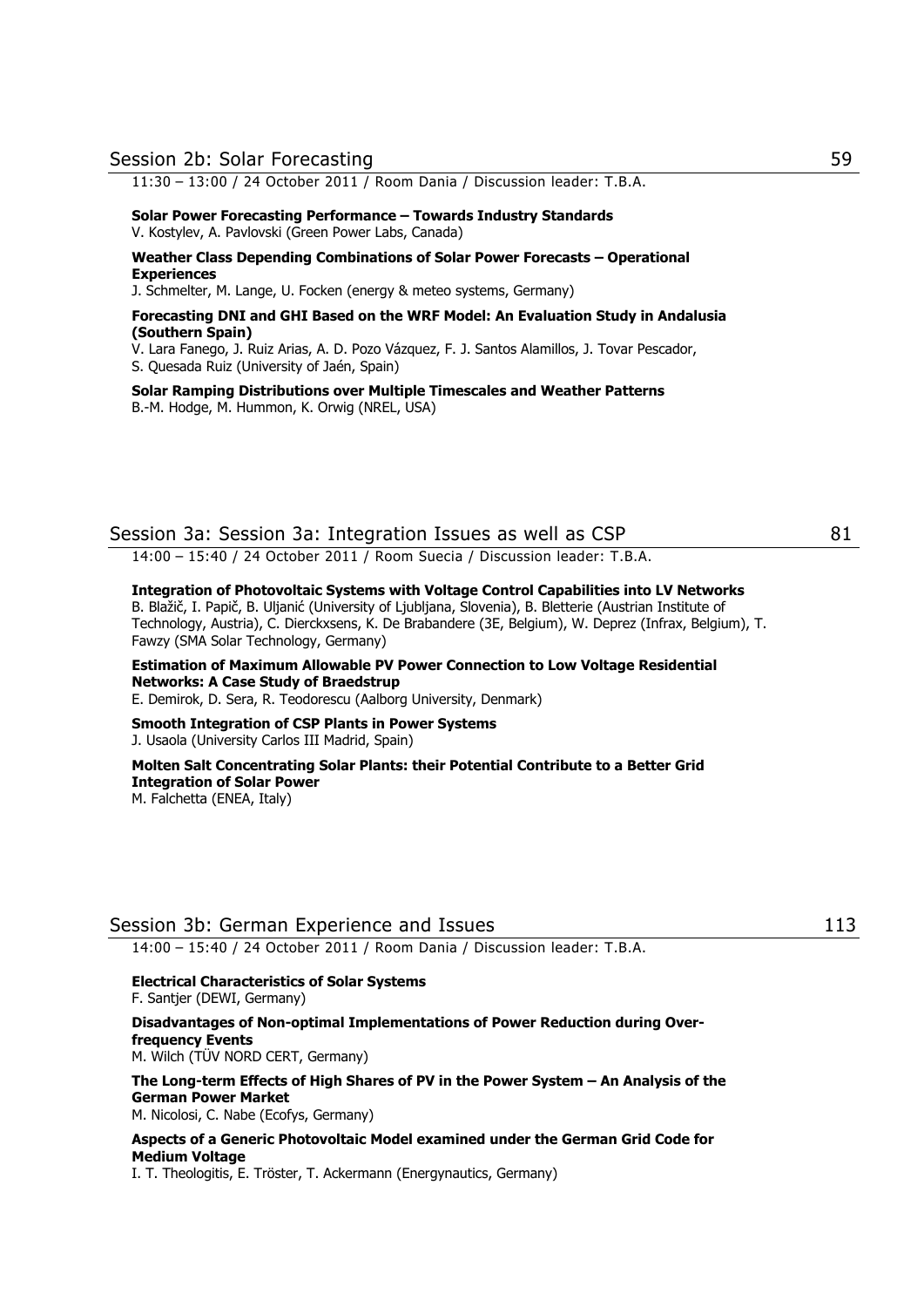| Session 4: Solar Power / Energy & Market Systems                                                                                                                                                                                      | 145 |
|---------------------------------------------------------------------------------------------------------------------------------------------------------------------------------------------------------------------------------------|-----|
| 16:00 - 17:30 / 24 October 2011 / Room Suecia / Discussion leader: T.B.A.                                                                                                                                                             |     |
| Impacts of Electricity Markets on Solar Revenues - An Australian Case Study<br>J. Riesz, J. Gilmore, M. Buchanan, B. Vanderwaal, I. Rose (ROAM Consulting, Australia)                                                                 |     |
| Smart Integration of Photovoltaic Power Systems on the Island of Bornholm<br>G. Yang, J. Østergaard, S. B. Kjær, A. Constantin, H. P. Ballegaard, R. D. Lazar, U. Borup,<br>C. Stephansen, M. Mattesen, J. B. Sørensen (DTU, Denmark) |     |
| Modelling and Statistical Analysis of the Variability of Large-Scale Solar Power in High-<br><b>Latitude Power Systems</b><br>J. Widén (Uppsala University, Sweden)                                                                   |     |
| Urban Solar Electricity Schemes with High Solar Fraction - Strategies for Integration and<br><b>Managing Energy System</b><br>P. D. Lund, R. Niemi, J. Mikkola, J. Lindgren (Aalto University, Finland)                               |     |
| Session 5: Closing Session & Podium Discussions                                                                                                                                                                                       | 171 |
| 17:30 - 18:30 / 24 October 2011 / Room Suecia / Discussion leader: TBA                                                                                                                                                                |     |

# Poster Session Papers 173

#### **Solution to Avoid Unwanted Trips for PV Systems Connected to LV Network Facing Voltage Sags**

C. Le-Thi-Minh, T. Tran-Quoc (IDEA, France), S. Bacha (Grenoble Electrical Engineering Laboratory, France), C. Kieny (IDEA, France), P. Cabanac, S. Grenard (EDF, France), D. Goulielmakis (Schneider Electric, France)

#### **Analysis of the Effects of Demand Response to the Integration of Renewable Energy into the Distribution Grid**

O. Warweg, A. Arnoldt, C. Troitzsch, S. Frenzel, M. Werner, P. Bretschneider (Fraunhofer IOSB-AST, Germany)

**Solar Plant Integration and Analysis of Effect in the MV Electricity Grid**  M. Katsanevakis, E. Demirok, D. Sera (Aalborg University, Denmark)

**Capability to Provide Reactive Power in PV Farms: Implementation of LV Capacitors**  I. Gal, M. Q. Nguyen (Schneider Electric, France)

**Stability Analysis of Isolated Grid Incorporated With Large-scale Photovoltaic Power**  G. He, K. Feng, G. Li, W. Bao, W. Shi, W. Zhao (CEPRI, China)

**Solar Data Inputs for Integration and Transmission Planning Studies**  K. Orwig, M. Hummon, B.-M. Hodge, D. Lew (NREL, USA)

**Management of Photovoltaic Power Generation with a Vanadium RedOx Flow Energy Storage System** 

F. Bourry, P. Besson (INES-CEA L2S, France), N. Martin (INES-CEA LSE, France), X. Le Pivert (INES-CEA L2S, France), M. Perrin (INES-CEA LSE, France)

**Online Short-term Solar Power Forecasting** 

P. Bacher, H. Madsen (DTU, Denmark), H. A. Nielsen (ENFOR, Denmark)

#### **Evaluating Impact of Solar Generation on Balancing Requirements in Southern Nevada System**

J. Ma, S. Lu, P. V. Etingov, N. A. Samaan, R. P. Hafen, Y. V. Makarov (PNNL, USA), V. Chadliev (NV Energy, USA)

**Analysis on the Impacts of Solar PV Energy Electric Generation Residential Applications to Low Voltage Grid by a Monte-Carlo Simulation** 

W. Du (TU Delft, the Netherlands)